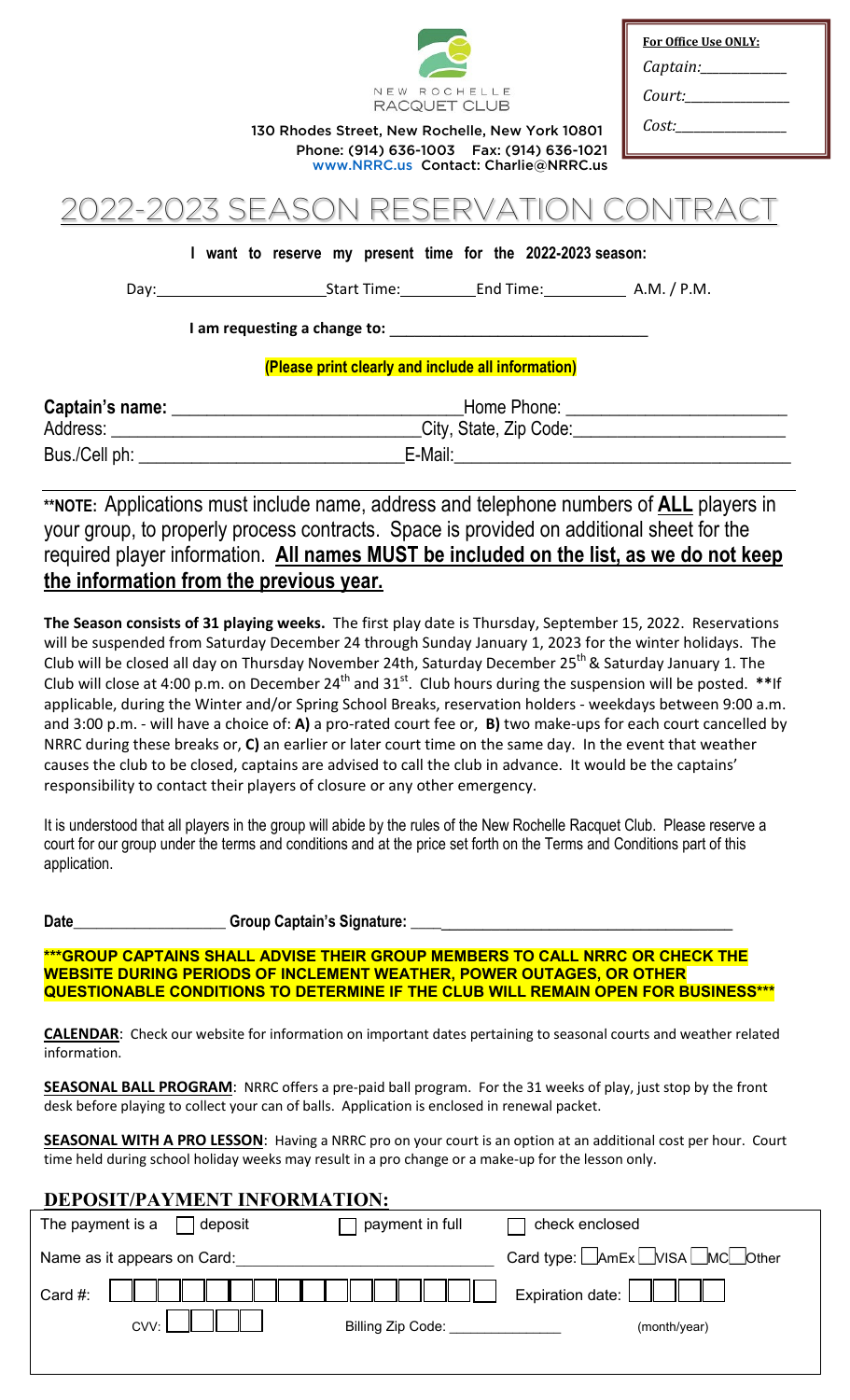*\*\*New York State law requires health clubs to have a bond or other form of financial Security to protect members in the event the club closes. This club has posted the financial Security required by Law. YOU MAY ASK A REPRESENTATIVE OF THE CLUB FOR PROOF OF THE CLUB'S COMPLIANCE WITH THIS LAW. YOU MAY ALSO OBTAIN THIS INFORMATION FROM THE NEW YORK STATE DEPARTMENT OF STATE, DIVISION OF LICENSING SERVICES, 162 WASHINGTON AVENUE, ALBANY N.Y. 12231.\*\**

**RENEWING & PAYMENT:** Group Captains wishing to reserve existing court time for the 2022-2023 season have a priority right to that time until March 31, 2022. This is the deadline for completed applications with full deposit to be submitted. After that time all court reservations will be offered on a first come, first served basis. If the court time up for renewal is not being offered for 2022-23, the court captain will be notified in writing.

- **A deposit of \$500.00 per court hour (\$750.00 for one and one half hour, etc.) will be required to reserve court time.** The balance must be paid by September 1, 2022. Payment not made by October 1st, 2022 will be subject to a late payment fee of 5% per month. At that point, NRRC reserves the right to charge the credit card on file for the balance.
- No court will be reserved for a Group Captain without the deposit, signed contract and all participants' information. **ALL PAYMENTS MUST BE COLLECTED AND SUBMITTED BY THE GROUP CAPTAIN IN ONE PAYMENT.** NRRC will not accept individual payments for the court deposit.

**ROSTER:** Group Captains are responsible for supplying names, addresses, numbers & email addresses of their group players. Group Captains shall notify their group members of the rules and regulations of the Club, including open time court booking and 24 hours advance cancellation policies. Members claiming to be on Captain's court that are not listed will not be eligible for discounted court rental rates. **The captain must notify their group members of the terms and conditions and Risk of Injury Waiver, prior to the commencement of the season.**

**COURT ASSIGNMENT:** The Club reserves the right to place the group on any available court and to provide instruction on adjacent court/s for the 2022-2023 season. Court assignments are at the discretion of the Club. Check with the front desk at the beginning of the season for your court assignment. Assignments may be changed during the course of the season.

**PLAYER CONDUCT:** NRRC reserves the rite to revoke this contract due to unacceptable behavior by players to other players and staff. We support and promote politeness and respect at the Club and cannot condone aggressive and disrespectful behavior.

**CANCELLATIONS & REFUNDS:** You may cancel this contract for a full refund within 3 days from the date of submission. Deposits for cancelled courts will be non-refundable after the 3 days. Refunds for cancelled courts which have been paid in full, are eligible for refunds only if the Club is able to resell the court for Seasonal use.

**The use of cell phones is prohibited on the courts.** As a courtesy to others, please turn them off or mute them while on the courts.

### **No food or beverage other than water is allowed on the courts.**

The use of the facility is strictly at the players' risk. The Club is not responsible for injuries, accidents or damage to personal property arising from normal athletic activities on the premises. Injuries arising from interactions with persons on the same court or neighboring courts are not the responsibility of NRRC. All members in the group and their guests hereby specifically waive any claims for damages arising from their use of NRRC facilities. All players and their guests further release the Club and its employees from all suits, claims or damages arising from their use of this facility. Ball carts and hoppers are the property of NRRC and are to be used by NRRC staff only. The club does not allow outside equipment on the courts. **As stipulated in the Club insurance policy, the maximum number of balls per court is 6; unless you are accompanied by a New Rochelle Racquet Club instructor.**

Seasonal courts may only use the facility's teaching staff. Outside teaching professionals are **NOT** allowed to teach or use the facility's teaching equipment. If you have arranged with NRRC to have a pro teach on your court for the 2022-23 season, and he/she is not available to teach at any point, NRRC reserves the right to appoint another pro for you. Should this not be acceptable to your group, a refund will be granted **ONLY** if the court is resold for the remainder of the season.

**DATES: The Season consists of 31 playing weeks.** The first play date is Thursday, September 15, 2022. Reservations will be suspended from Friday December 24, 2022 through Sunday January 1, 2023 for the winter holidays. The Club will be closed all day on Thursday November 24<sup>th</sup>, Sunday December 25<sup>th</sup> & Sunday January 1. The Club will close at 4:00 p.m. on December 24<sup>th</sup> and 31<sup>st</sup>. Club hours during the suspension will be posted. \*\*If applicable, during the Winter and/or Spring School Breaks, reservation holders - weekdays between 9:00 a.m. and 3:00 p.m. - will have a choice of: **A)** a prorated court fee or, **B)** two make-ups for each court cancelled by NRRC during these breaks or, **C)** an earlier or later court time on the same day. In the event that weather causes the Club to be closed, captains are advised to call the Club in advance. It would be the captains' responsibility to contact their players of closure or any other emergency.

**MAKE UPS:** Where the Club is responsible for lost playing time by reason of emergency conditions, make-up time will be scheduled with the Group Captain, based on court availability. Group Captain will be contacted by Charlie Chait around mid-March for make-up dates. Seasonal court time unused by your group because of personal reasons cannot be made up. If however, you contact us in writing, prior to your scheduled day, we can cancel your court and if we are able to sell it, your group will receive a gift certificate for the amount of time sold. It is your responsibility to contact the Club to find out if the court has been sold. Gift certificates are not automatically generated. Religious holidays will be allowed makeups. You must notify the Club in writing in advance to let us know the dates. **A maximum of 3 makeups per court will be allowed per season.**